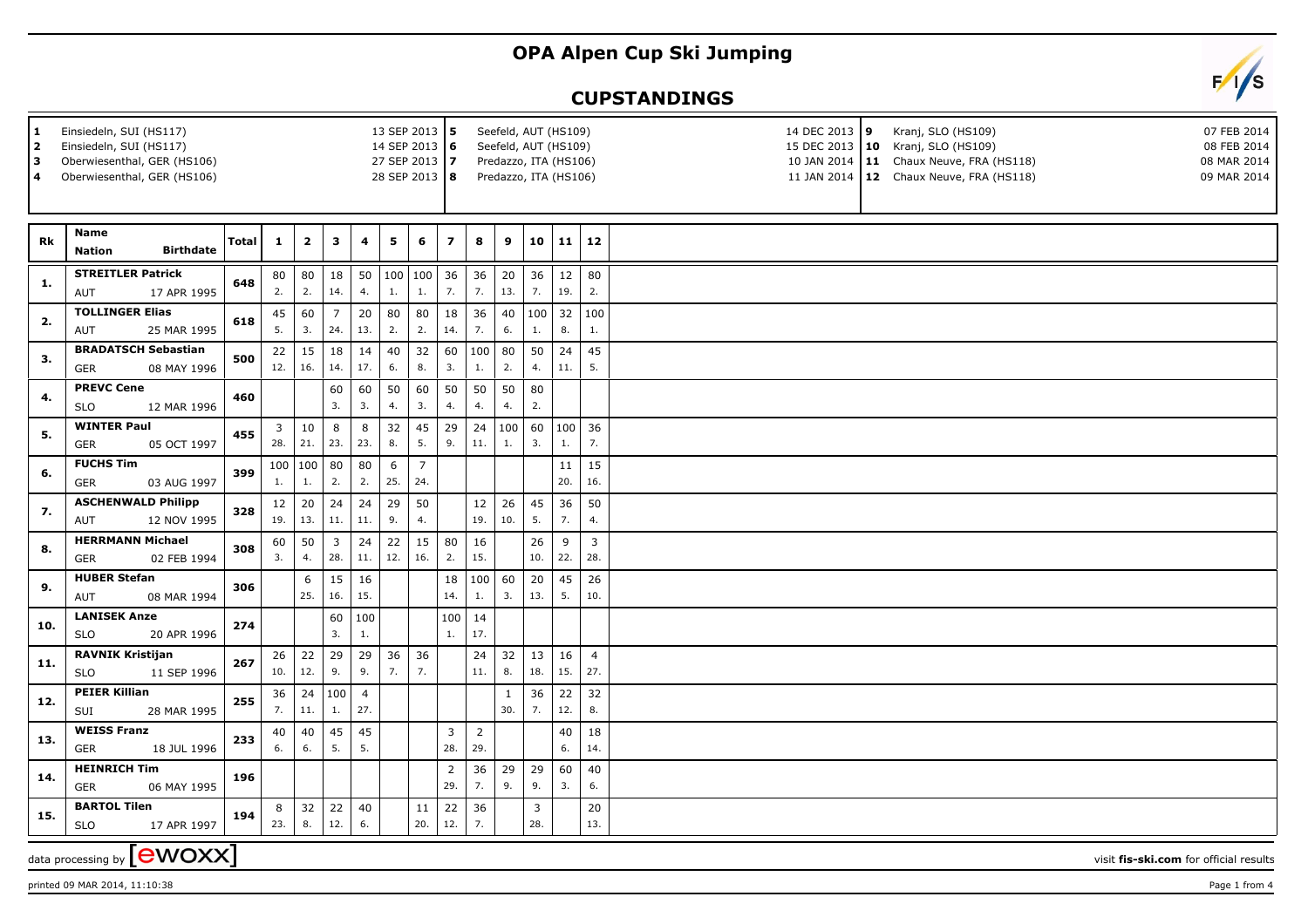| Rk  | Name<br><b>Birthdate</b><br><b>Nation</b>  | Total | $\mathbf{1}$   | $\overline{2}$ | 3               | 4              | 5         | 6                     | $\overline{ }$ | 8              | 9              | 10        | 11             | 12        |  |
|-----|--------------------------------------------|-------|----------------|----------------|-----------------|----------------|-----------|-----------------------|----------------|----------------|----------------|-----------|----------------|-----------|--|
|     |                                            |       |                |                |                 |                |           |                       |                |                |                |           |                |           |  |
| 16. | <b>HAMANN Martin</b><br>GER<br>10 APR 1997 | 185   |                |                | 11<br>20.       | 12<br>19.      | 15<br>16. | $\overline{2}$<br>29. | 5<br>26.       |                | 36<br>7.       | 22<br>12. | 60<br>3.       | 22<br>12. |  |
|     | <b>GREIDERER Simon</b>                     |       |                | $50 \mid 36$   | 22              | 8              |           |                       | 45             | 9              | 8              |           |                |           |  |
| 17. | 18 JAN 1996<br>AUT                         | 178   | 4.             | 7.             | 12.             | 23.            |           |                       | 5.             | 22.            | 23.            |           |                |           |  |
|     | <b>LECHNER Sepp</b>                        |       |                | $14 \mid 26$   | 40              | 32             | 13        | $5\overline{5}$       |                | 6              |                |           | 26             | 12        |  |
| 18. | 21 JUL 1994<br>GER                         | 174   | 17.            | 10.            | 6.              | 8.             | 18.       | 26.                   |                | 25.            |                |           | 10.            | 19.       |  |
| 19. | <b>MAYLAENDER Dominik</b>                  | 170   |                |                |                 |                |           | 20                    | 13             | 5              | 45             | 24        | 3              | 60        |  |
|     | 20 MAR 1995<br><b>GER</b>                  |       |                |                |                 |                |           | 13.                   | 18.            | 26.            | 5.             | 11.       | 28.            | 3.        |  |
| 20. | <b>SIEGEL David</b>                        | 155   | 20             | 18             | 15              |                | 12        |                       |                |                | 3              | 1         | 80             | 6         |  |
|     | 28 AUG 1996<br>GER                         |       |                | 13.   14.      | 16.             |                | 19.       |                       |                |                | 28.            | 30.       | 2.             | 25.       |  |
| 21. | <b>HAYBOECK Alexander</b>                  | 150   | 16             | 8              |                 |                |           |                       |                | 40             | 14             | 40        | 8              | 24        |  |
|     | 08 JUL 1995<br>AUT                         |       | $15.$ 23.      |                |                 |                |           |                       |                | 6.             | 17.            | 6.        | 23.            | 11.       |  |
|     | <b>SCHULER Andreas</b>                     | 135   |                |                |                 |                | 60        | 12                    | 45             |                |                |           | 4              | 14        |  |
| 22. | 30 DEC 1995<br>SUI                         |       |                |                |                 |                | 3.        | 19.                   | 5.             |                |                |           | 27.            | 17.       |  |
|     | <b>HAMMANN Petrick</b>                     |       |                |                |                 |                | 18        | 40                    | 8              |                | 9              | 14        | 29             | 10        |  |
| 23. | GER<br>27 MAY 1995                         | 128   |                |                |                 |                | 14.       | 6.                    | 23.            |                | 22.            | 17.       | 9.             | 21.       |  |
|     | <b>HOFER Thomas</b>                        |       | 3              | 9              | $5\overline{)}$ | 11             | 5         |                       | 26             | $\overline{2}$ | 18             | 18        | 20             | 11        |  |
| 23. | AUT<br>28 JAN 1996                         | 128   | 28.            | 22.            | 26.             | 20.            | 26.       |                       | 10.            | 29.            | 14.            | 14.       | 13.            | 20.       |  |
|     | <b>MODIC Andraz</b>                        |       | 9              | $\overline{7}$ | $\overline{2}$  |                | 3         | 14                    | $12\,$         | 50             | $\overline{2}$ | 15        | 13             |           |  |
| 25. | <b>SLO</b><br>23 OCT 1996                  | 127   | 22.            | 24.            | 29.             |                | 28.       | 17.                   | 19.            | 4.             | 29.            | 16.       | 18.            |           |  |
|     | <b>GRUBER Markus</b>                       |       | $\overline{7}$ | 6              | 36              | 36             | 14        | 16                    |                | 5              |                |           | 3              |           |  |
| 26. | 07 JUL 1994<br>AUT                         | 123   | 24.            | 25.            | 7.              | 7.             | 17.       | 15.                   |                | 26.            |                |           | 28.            |           |  |
|     | <b>DUFTER Thomas</b>                       | 115   | 29             | 45             | 26              | 15             |           |                       |                |                |                |           |                |           |  |
| 27. | GER<br>31 JAN 1996                         |       | 9.             | 5.             | 10.             | 16.            |           |                       |                |                |                |           |                |           |  |
|     | <b>VERBAJS Tomaz</b>                       |       | 14             | $\overline{3}$ | 13              | 10             | 4         | 14                    | 18             |                | $\overline{7}$ |           | 5 <sup>5</sup> | 16        |  |
| 28. | SLO<br>26 JUL 1995                         | 104   | 17.            | 28.            | 18.             | 21.            | 27.       | 17.                   | 14.            |                | 24.            |           | 26.            | 15.       |  |
|     | <b>HOLLAUS Francesco</b>                   |       | 11             | 13             |                 | 14             | 12        | 18                    | 22             |                |                | 8         |                |           |  |
| 29. | 16 DEC 1994<br>AUT                         | 98    | 20.            | 18.            |                 | 17.            | 19.       | 14.                   | 12.            |                |                | 23.       |                |           |  |
|     | <b>HAHN Julian</b>                         |       | 24             | 29             | 11              | 29             |           |                       |                |                |                |           |                |           |  |
| 30. | <b>GER</b><br>07 NOV 1997                  | 93    | 11.            | 9.             | 20.             | 9.             |           |                       |                |                |                |           |                |           |  |
|     | <b>SCHAFFER Lucas</b>                      |       |                |                |                 |                | 50        | 29                    |                |                | 13             |           |                |           |  |
| 31. | 03 AUG 1995<br>AUT                         | 92    |                |                |                 |                | 4.        | 9.                    |                |                | 18.            |           |                |           |  |
|     | <b>STEINER Maximilian</b>                  |       |                | $11 \mid 14$   |                 | 5              | 22        |                       | 9              |                | 11             |           | 6              | 13        |  |
| 32. | 04 MAY 1996<br>AUT                         | 91    | 20.            | 17.            |                 | 26.            | 12.       |                       | 22.            |                | 20.            |           | 25.            | 18.       |  |
|     | <b>KARLEN Gabriel</b>                      |       |                | $\mathbf{1}$   |                 |                | 29        |                       |                |                | $\overline{4}$ | 5         | 18             | 29        |  |
| 33. | 10 MAR 1994<br>SUI                         | 86    |                | 30.            |                 |                | 9.        |                       |                |                | 27.            | 26.       | 14.            | 9.        |  |
|     | <b>WAGNER Lukas</b>                        |       | 36             | 16             | $12$            | $\overline{2}$ | 10        | 5                     |                |                |                |           |                |           |  |
| 34. | <b>GER</b><br>07 MAR 1995                  | 81    | 7.             | 15.            | 19.             | 29.            | 21.       | 26.                   |                |                |                |           |                |           |  |

## data processing by **CWOXX** visit fis-ski.com for official results

printed 09 MAR 2014, 11:10:38 **Page 2** from 4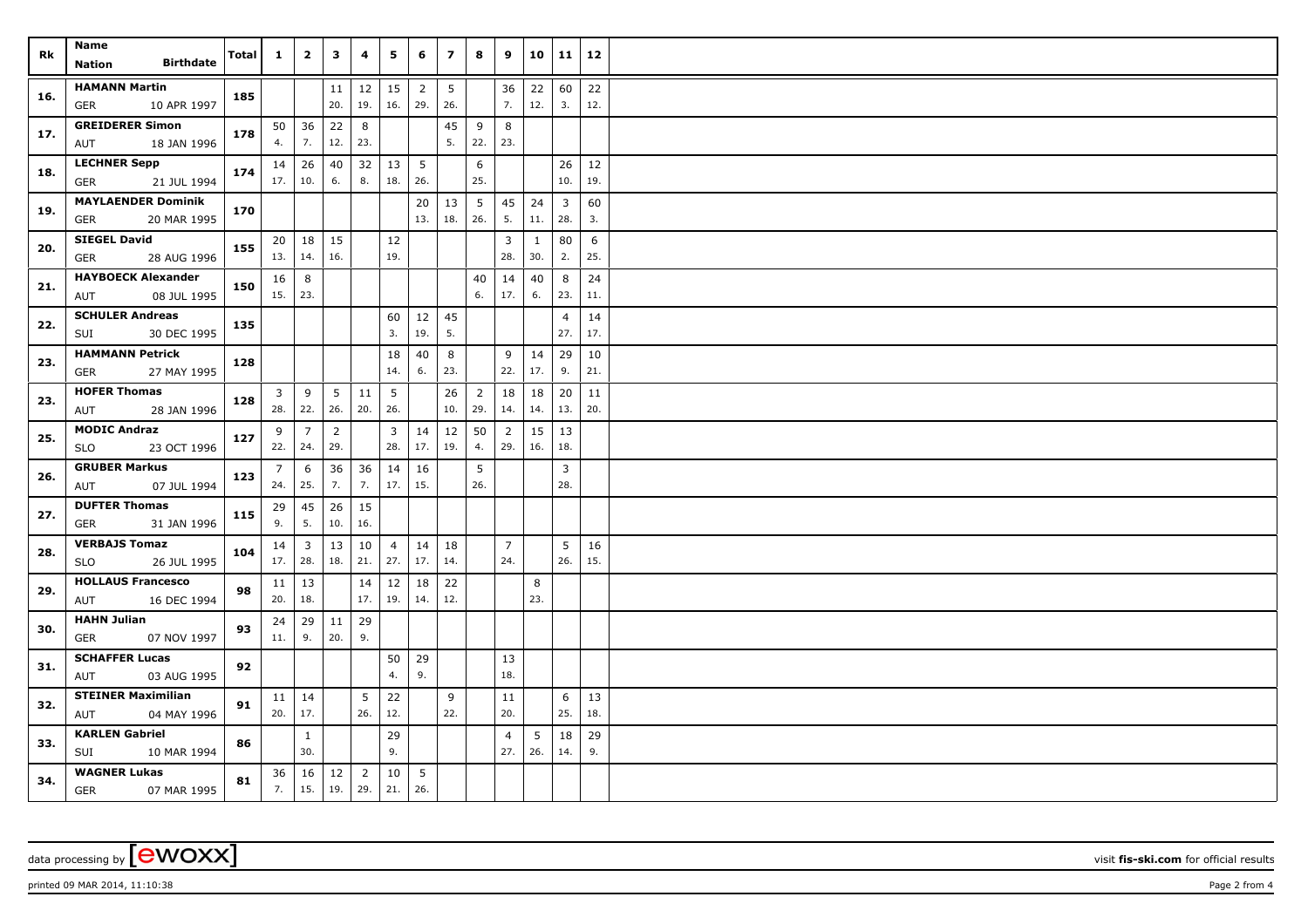| Rk  | Name<br><b>Birthdate</b><br>Nation                | Total | $\mathbf{1}$   | $\overline{2}$ | $\overline{\mathbf{3}}$ | 4              | 5                     | 6                     | $\overline{z}$        | 8                   | 9         | 10                    | $11 \mid 12$          |                |  |
|-----|---------------------------------------------------|-------|----------------|----------------|-------------------------|----------------|-----------------------|-----------------------|-----------------------|---------------------|-----------|-----------------------|-----------------------|----------------|--|
|     |                                                   |       |                |                |                         |                |                       |                       |                       |                     |           |                       |                       |                |  |
| 35. | <b>JELAR Ziga</b><br><b>SLO</b><br>22 OCT 1997    | 80    |                |                |                         |                |                       |                       | 8<br>23.              | 60<br>3.            | 5<br>26.  |                       | $\overline{7}$<br>24. |                |  |
| 36. | <b>ABERGER Marco</b>                              | 76    |                |                |                         |                | 8                     | 24                    | 24                    | 14                  | 6         |                       |                       |                |  |
|     | 20 MAR 1994<br>AUT                                |       |                |                |                         |                | 23.                   | 11.                   | $11.$                 | $17.$ 25.           |           |                       |                       |                |  |
| 37. | <b>KOSEC Jaka</b>                                 | 73    |                |                | $\overline{2}$<br>29.   | 8              | $\overline{7}$<br>24. | $\overline{2}$<br>29. | 14<br>17.             | $\overline{7}$      |           | 10<br>21.             | 14<br>17.             | 9<br>22.       |  |
|     | <b>SLO</b><br>01 APR 1994<br><b>ORTNER Thomas</b> |       |                |                |                         | 23.            |                       |                       |                       | 24.                 |           |                       |                       |                |  |
| 38. | 05 APR 1994<br>AUT                                | 72    |                |                |                         |                |                       |                       | 11<br>20.             | $24 \mid 22$<br>11. | 12.       |                       | 15<br>16.             |                |  |
|     | <b>WOHLGENANNT Ulrich</b>                         |       |                |                |                         |                |                       |                       | 36                    | $12 \mid 16$        |           |                       |                       | $\mathbf{1}$   |  |
| 39. | 01 AUG 1994<br>AUT                                | 65    |                |                |                         |                |                       |                       | 7.                    | 19.                 | 15.       |                       |                       | 30.            |  |
| 40. | <b>WILFERT Nils</b>                               | 58    | 16             |                | 32                      | 10             |                       |                       |                       |                     |           |                       |                       |                |  |
|     | 09 JUL 1995<br><b>GER</b>                         |       | 15.            |                | 8.                      | 21.            |                       |                       |                       |                     |           |                       |                       |                |  |
| 41. | <b>KAMIENSKI Oliver</b>                           | 48    |                |                |                         |                | 16                    | 10                    |                       | 15                  |           | $\overline{7}$        |                       |                |  |
|     | <b>GER</b><br>04 DEC 1995                         |       |                |                |                         |                | 15.                   | 21.                   |                       | 16.                 |           | 24.                   |                       |                |  |
| 42. | <b>MENZ Florian</b>                               | 44    |                |                |                         |                |                       | 26<br>10.             | 6<br>25.              | 12<br>19.           |           |                       |                       |                |  |
|     | 12 SEP 1994<br>GER                                |       |                |                |                         |                |                       |                       |                       |                     |           |                       |                       |                |  |
| 43. | <b>VODAN Aljaz</b><br><b>SLO</b><br>10 APR 1995   | 43    |                |                |                         |                | $\mathbf{1}$<br>30.   |                       |                       | 9<br>22.            | 24<br>11. | 9<br>22.              |                       |                |  |
|     | <b>ROKITA Roland</b>                              |       |                |                |                         |                | 9                     |                       | 10                    | 5                   |           | 16                    |                       | $\overline{2}$ |  |
| 44. | 19 NOV 1995<br>AUT                                | 42    |                |                |                         |                | 22.                   |                       | 21.                   | 26.                 |           | 15.                   |                       | 29.            |  |
|     | <b>CECON Federico</b>                             |       | 20             |                |                         |                |                       | $22$                  |                       |                     |           |                       |                       |                |  |
| 44. | ITA<br>11 JUN 1994                                | 42    | 13.            |                |                         |                |                       | 12.                   |                       |                     |           |                       |                       |                |  |
| 46. | <b>BIRCHLER Tobias</b>                            | 38    |                |                |                         | $\overline{4}$ |                       | 8                     |                       |                     | 15        | 11                    |                       |                |  |
|     | SUI<br>29 JUL 1997                                |       |                |                |                         | 27.            |                       | 23.                   |                       |                     | 16.       | 20.                   |                       |                |  |
| 47. | <b>VARESCO Daniele</b>                            | 35    | 6              | $\vert$ 11     |                         |                |                       |                       |                       | 18                  |           |                       |                       |                |  |
|     | 25 JUL 1995<br>ITA                                |       | 25.            | 20.            |                         |                |                       |                       |                       | 14.                 |           |                       |                       |                |  |
| 48. | <b>MENDEL Mario</b>                               | 27    |                | $\overline{2}$ | $\overline{7}$          | 18             |                       |                       |                       |                     |           |                       |                       |                |  |
|     | 25 SEP 1996<br>AUT                                |       |                | 29.            | 24.                     | 14.            |                       |                       |                       |                     |           |                       |                       |                |  |
| 49. | <b>ROYER Arthur</b><br>27 APR 1996<br>FRA         | 26    | 5<br>26.       | 12<br>19.      |                         |                |                       |                       | $\overline{2}$<br>29. |                     |           | $\overline{7}$<br>24. |                       |                |  |
|     | DI LENARDO Zeno                                   |       |                |                |                         |                | 24                    |                       |                       |                     |           |                       |                       |                |  |
| 50. | 19 OCT 1995<br>ITA                                | 24    |                |                |                         |                | $11.$                 |                       |                       |                     |           |                       |                       |                |  |
|     | SILIH Zak                                         |       | $\overline{4}$ |                |                         |                |                       | 9                     | $\overline{4}$        |                     |           | $\overline{2}$        |                       |                |  |
| 51. | <b>SLO</b><br>07 NOV 1995                         | 19    | 27.            |                |                         |                |                       | 22.                   | 27.                   |                     |           | 29.                   |                       |                |  |
| 52. | <b>ROGELJ Urban</b>                               | 17    |                |                |                         |                |                       | $\overline{7}$        |                       |                     |           |                       | 10                    |                |  |
|     | SLO<br>01 JAN 1998                                |       |                |                |                         |                |                       | 24.                   |                       |                     |           |                       | 21.                   |                |  |
| 53. | <b>JELOVCAN Florjan</b>                           | 16    |                |                |                         |                |                       |                       |                       |                     | 12        | $\overline{4}$        |                       |                |  |
|     | SLO<br>01 FEB 1997                                |       |                |                |                         |                |                       |                       |                       |                     | 19.       | 27.                   |                       |                |  |

printed 09 MAR 2014, 11:10:38 **Page 3** from 4